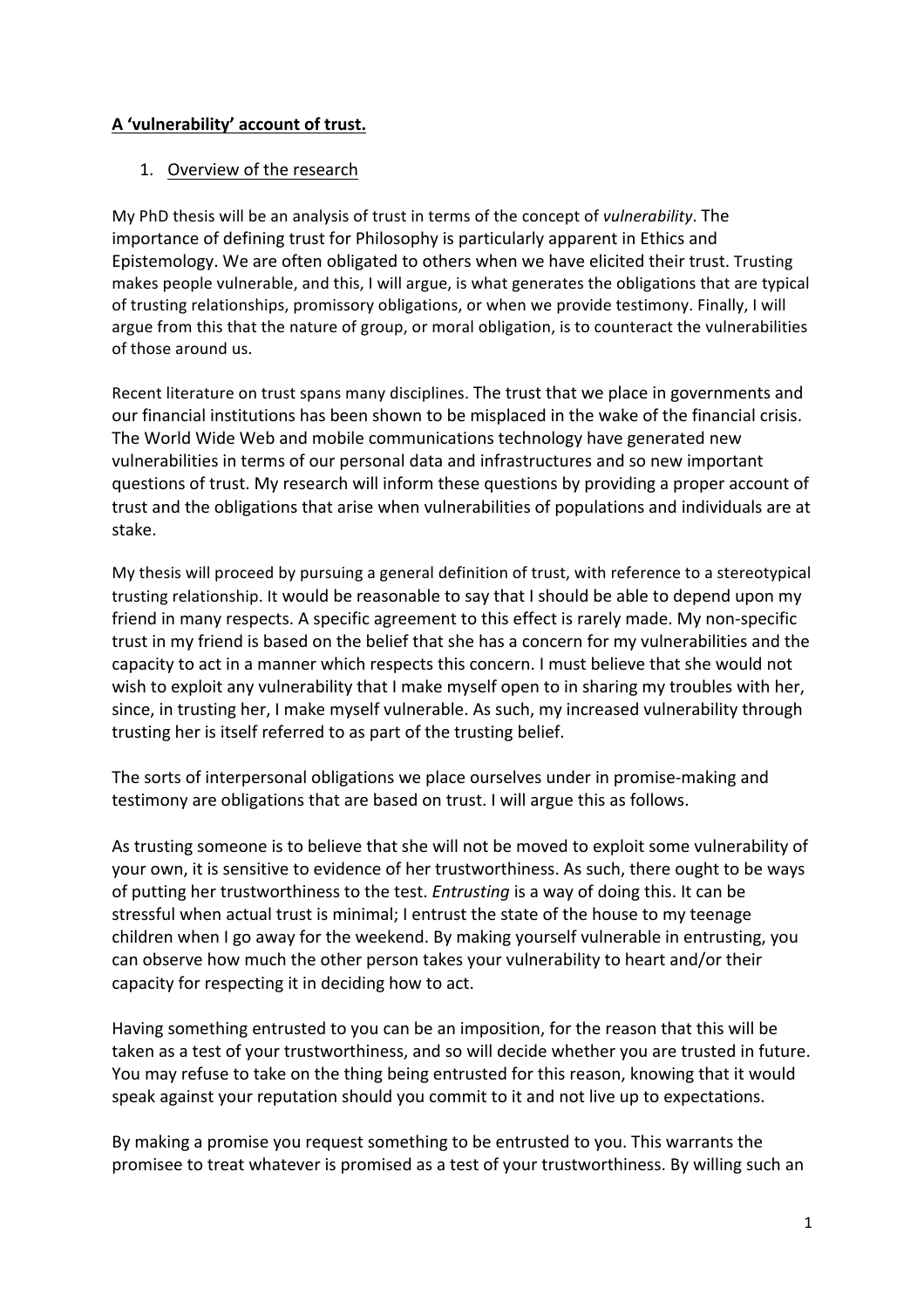imposition on yourself you *express* trustworthiness; you make *yourself* vulnerable to not being trusted in future, you show that you care about the promisee's vulnerability with respect to what is promised. If a promise does not make the promisee vulnerable in any particular respect, you may still be obligated to fulfil the promise, in order to demonstrate your trustworthiness.

As with promises, we may be able to test the trustworthiness of our informants based on what they say being vindicated, and so refine our future sources of knowledge. We are vulnerable with respect to our position in the environment; some individuals are better placed than others to have accurate information. Having a belief which implicates your sources' concern for your own vulnerability in terms of information, we have evidence that what is being said is true. This shows that testimony from trustworthy individuals can provide knowledge.

From this I will argue for a definition of obligation in terms of vulnerability. If we agree to meet at the pub after work for a drink, you incur an obligation to go to the pub at that time. This obligation is not at the expense of all others. Should your mother be suddenly taken ill and you arrive at the pub instead of escorting her to the hospital, I would suggest that you behaved wrongly; the vulnerability of your mother outweighs my own. Similarly, if I am in the pub and a stranger is choking and I know to perform the Heimlich manoeuvre, my position entails that I am obligated to help that person. This is a moral obligation; as a member of the group I am obligated to assuage the vulnerabilities of other members, where I can.

My research will dovetail with that of my MRes and chosen PhD supervisor, Dr. Thomas Smith. He has written on the topic of group agency, addressing the attitudes required of agents for joint activity, and the obligations that are generated in turn, and the nature of promissory obligation and romantic love. The former I will discuss below and the latter I will explain in terms of how involved relationships can result through shared concern for one another's vulnerabilities. As a PhD student and then post-doctoral researcher I will actively pursue inter-disciplinary research on trust within the School of Social Sciences, the Business School and School of Computer Science.

## 2. Positioning of the research

The sociologist Niklas Luhmann described trust as removing an incentive to 'check up on' others' behaviour, or to constantly verify the truth of others' statements (McLeod, 2011). Economists have described the value of having high levels of trust in societies as decreasing the *investment cost* of entering into transactions. Where trust is low overall, more work must be done to assess the risk involved in transacting, thereby dis-incentivising people from co-operating (Zak & Knack, 2001, p. 296). But in terms of satisfying group needs, cooperating is far more effective than not. We may therefore be under an obligation to generate trust, purely because it is in our collective self-interest to do so.

Pointing out the usefulness of trust does not show how to increase it, however. Philosophers have therefore sought to determine the conditions required for trust. Pamela